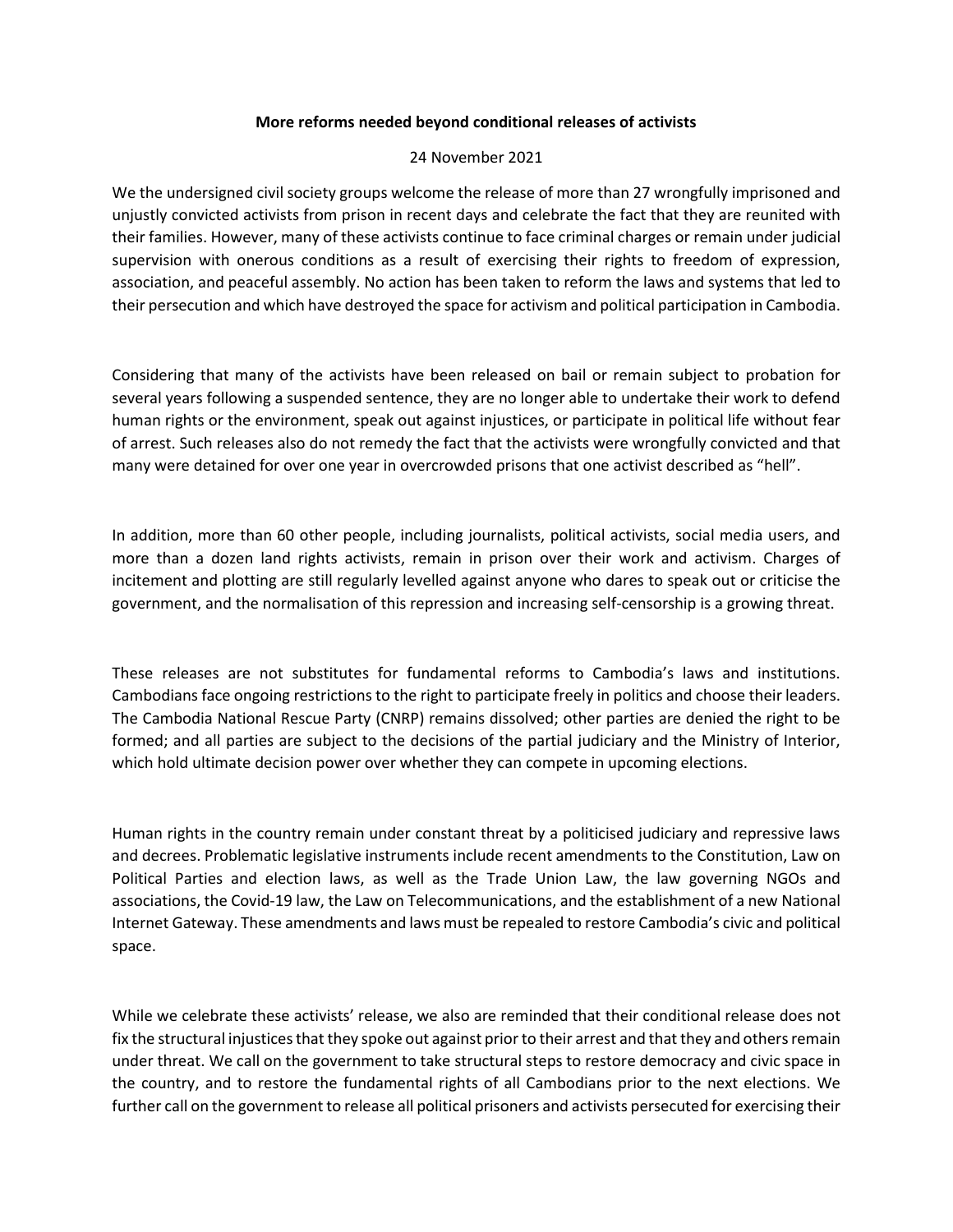fundamental rights; to overturn existing wrongful convictions; and to drop all charges, probationary requirements and judicial supervision for these released activists.

## **Joined by:**

- 1. 197 Land Community (Koh Kong)
- 2. Am Leang Community (Kampong Speu)
- 3. Alliance for Conflict Transformation (ACT)
- 4. Activities for Environment Community (AEC)
- 5. Areng Indigenous Community
- 6. Boeung Pram Community (Battambang)
- 7. Building Community Voices (BCV)
- 8. Buddhism for Peace Organization (BPO)
- 9. Cambodian Alliance of Trade Unions (CATU)
- 10. Cambodian Labor Confederation (CLC)
- 11. Cambodian Food and Service Workers' Federation (CFSWF)
- 12. Cambodian Human Rights and Development Association (ADHOC)
- 13. Cambodian Center for Human Rights (CCHR)
- 14. Cambodian Human Rights Action Coalition (CHRAC)
- 15. Cambodia's Independent Civil Servants Association (CICA)
- 16. Cambodian Independent Teachers' Association (CITA)
- 17. Cambodian Institute for Democracy (CID)
- 18. Cambodian League for the Promotion and Defense of Human Rights (LICADHO)
- 19. Cambodian Tourism Workers Union Federation (CTWUF)
- 20. Cambodian Youth Network (CYN)
- 21. Center for Alliance of Labor and Human Rights (CENTRAL)
- 22. Chi Kha Kraom Land Community (Koh Kong)
- 23. Chi Kha Leu Land Community (Koh Kong)
- 24. Charay Indigenous Community (Ratanakiri)
- 25. Choam Kravien Community (Tboung Khmum)
- 26. Coalition for Integrity and Social Accountability (CISA)
- 27. Coalition of Cambodian Farmers Community Association (CCFC)
- 28. Committee for Free and Fair Elections in Cambodia (COMFREL)
- 29. Community Peace-Building Network (CPN)
- 30. Community to Protect Nature (Pursat)
- 31. Dak Por Community (Kampong Speu)
- 32. Equitable Cambodia (EC)
- 33. Gender and Development Cambodia (GADC)